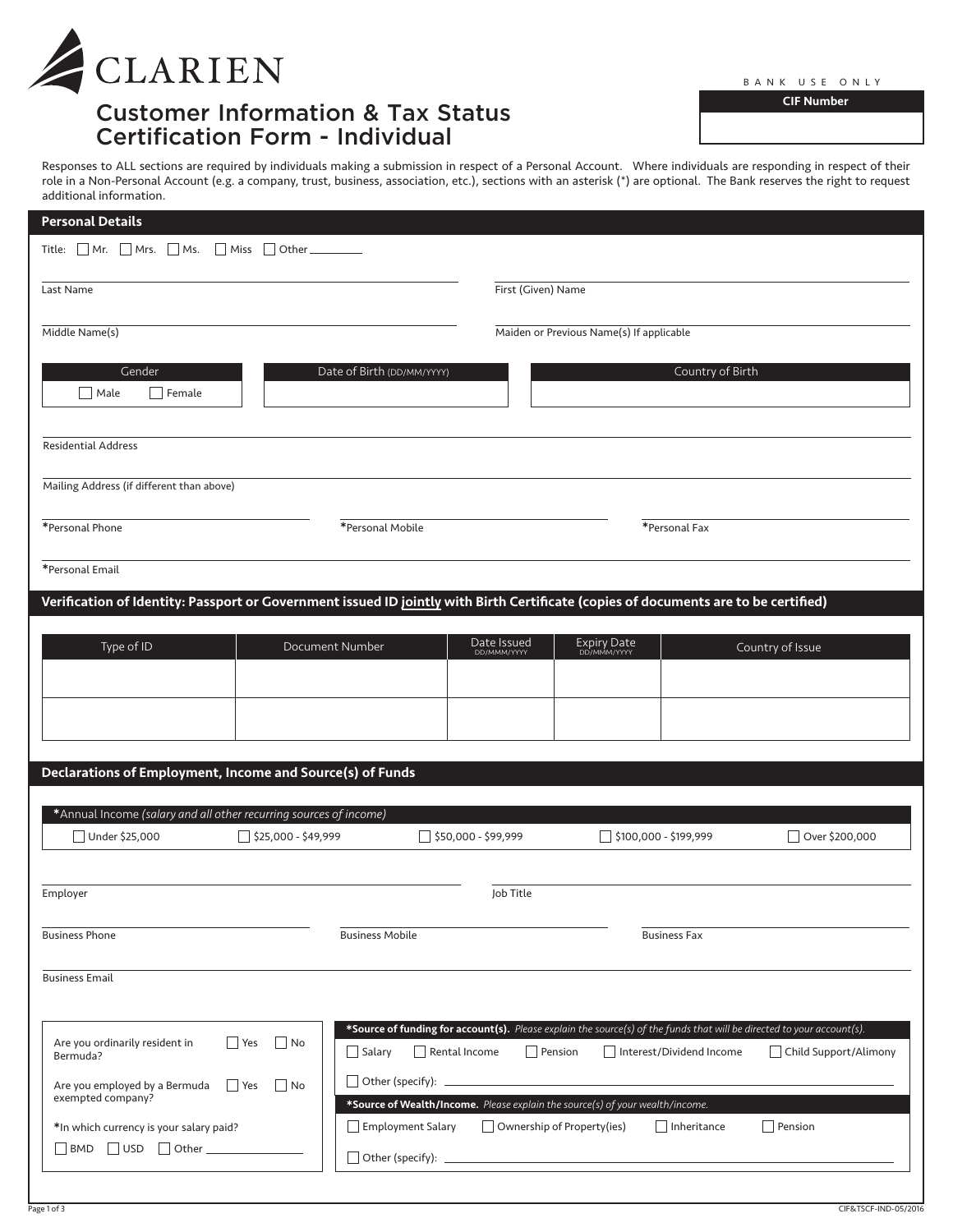| <b>CLARIEN</b> |
|----------------|
|                |

## Customer Information & Tax Status Certification Form - Individual

BANK USE ONLY

CIF Number

No

Responses to ALL sections are required by individuals making a submission in respect of a Personal Account. Where individuals are responding in respect of their role in a Non-Personal Account (e.g. a company, trust, business, association, etc.), sections with an asterisk (\*) are optional. The Bank reserves the right to request additional information.

### Do You &/or Have You, In the Last 2 Years:

| Hold/held a position of elected public office? $\Box$ Yes $\Box$ No |  |  |
|---------------------------------------------------------------------|--|--|
|---------------------------------------------------------------------|--|--|

| Hold/held a senior executive position in a Government Ministry / Department, Agency, Municipality, Military or Authority in Bermuda or elsewhere? $\Box$ Yes $\Box$ |  |
|---------------------------------------------------------------------------------------------------------------------------------------------------------------------|--|
|                                                                                                                                                                     |  |

■ Yes ■ No Share a household with, are directly related to, or are close business associate of any person who would answer Yes to any of the questions above?

If Yes to any, please provide additional information:

| <b>Account Number</b>                                                                                                                                                                                                                                                                                                    | <b>Account Name</b>                                                                                                                                                                                                                                                                                                                                                | <b>Account Benefical</b><br>Owner (joint or sole)                                                                     | Director/<br>Officer | Authorised<br>Signatory                 | <b>Trustee</b> | Other (specify) | <b>CIF Number</b><br>(BANK USE ONLY) |
|--------------------------------------------------------------------------------------------------------------------------------------------------------------------------------------------------------------------------------------------------------------------------------------------------------------------------|--------------------------------------------------------------------------------------------------------------------------------------------------------------------------------------------------------------------------------------------------------------------------------------------------------------------------------------------------------------------|-----------------------------------------------------------------------------------------------------------------------|----------------------|-----------------------------------------|----------------|-----------------|--------------------------------------|
|                                                                                                                                                                                                                                                                                                                          |                                                                                                                                                                                                                                                                                                                                                                    | $\Box$                                                                                                                | $\vert \ \ \vert$    | $\Box$                                  | $\Box$         |                 |                                      |
|                                                                                                                                                                                                                                                                                                                          |                                                                                                                                                                                                                                                                                                                                                                    | $\mathsf{L}$                                                                                                          | П                    | $\Box$                                  | $\Box$         |                 |                                      |
|                                                                                                                                                                                                                                                                                                                          |                                                                                                                                                                                                                                                                                                                                                                    | П                                                                                                                     | $\mathsf{L}$         | $\Box$                                  | $\Box$         |                 |                                      |
| <b>Tax Status Reporting and Declarations</b>                                                                                                                                                                                                                                                                             |                                                                                                                                                                                                                                                                                                                                                                    |                                                                                                                       |                      |                                         |                |                 |                                      |
| If, YES please check all applicable tax jurisdictions:                                                                                                                                                                                                                                                                   | Are you a tax resident of any countries outside Bermuda? Yes $\Box$ No $\Box$                                                                                                                                                                                                                                                                                      |                                                                                                                       |                      | Tax Certification Type     W9     W8BEN |                |                 | W8/W9 Effective Date (DD/MM/YYYY)    |
| <b>United States</b>                                                                                                                                                                                                                                                                                                     | $\begin{picture}(180,10) \put(0,0){\vector(1,0){100}} \put(15,0){\vector(1,0){100}} \put(15,0){\vector(1,0){100}} \put(15,0){\vector(1,0){100}} \put(15,0){\vector(1,0){100}} \put(15,0){\vector(1,0){100}} \put(15,0){\vector(1,0){100}} \put(15,0){\vector(1,0){100}} \put(15,0){\vector(1,0){100}} \put(15,0){\vector(1,0){100}} \put(15,0){\vector(1,0){100}}$ |                                                                                                                       |                      |                                         |                |                 |                                      |
| United Kingdom                                                                                                                                                                                                                                                                                                           |                                                                                                                                                                                                                                                                                                                                                                    |                                                                                                                       |                      |                                         |                |                 |                                      |
|                                                                                                                                                                                                                                                                                                                          |                                                                                                                                                                                                                                                                                                                                                                    |                                                                                                                       |                      |                                         |                |                 |                                      |
| Certificate in respect of U.S. Person status<br>Are you a U.S. Person for tax purposes?<br>U.S. person as defined in Section 7701(a) (3) of the Internal<br>Revenue Code as a citizen or resident of the United States<br>Certificate in respect of United Kingdom tax status<br>Are you a UK Resident for tax purposes? | $\Box$ Yes<br>$\Box$ No<br>$\Box$ Yes<br>$\Box$ No                                                                                                                                                                                                                                                                                                                 | If YES, a U.S. IRS W9 Form is required. If NO, a U.S. IRS W8<br>Form may be required (Forms available at www.IRS.gov) |                      |                                         |                |                 |                                      |
|                                                                                                                                                                                                                                                                                                                          | *If you are an non-Bermuda resident Customer, please explain why you have chosen to establish a banking relationship/financial account(s) in Bermuda?                                                                                                                                                                                                              |                                                                                                                       |                      |                                         |                |                 |                                      |
|                                                                                                                                                                                                                                                                                                                          |                                                                                                                                                                                                                                                                                                                                                                    |                                                                                                                       |                      |                                         |                |                 |                                      |
|                                                                                                                                                                                                                                                                                                                          | If either residential address or mailing address is located outside Bermuda, but you have not checked an applicable tax jurisdiction or provided a valid Tax ID#, please<br>provide us with further information on why you are not considered a taxable person. Where appropriate, please provide supporting documentation.                                        |                                                                                                                       |                      |                                         |                |                 |                                      |
|                                                                                                                                                                                                                                                                                                                          |                                                                                                                                                                                                                                                                                                                                                                    |                                                                                                                       |                      |                                         |                |                 |                                      |